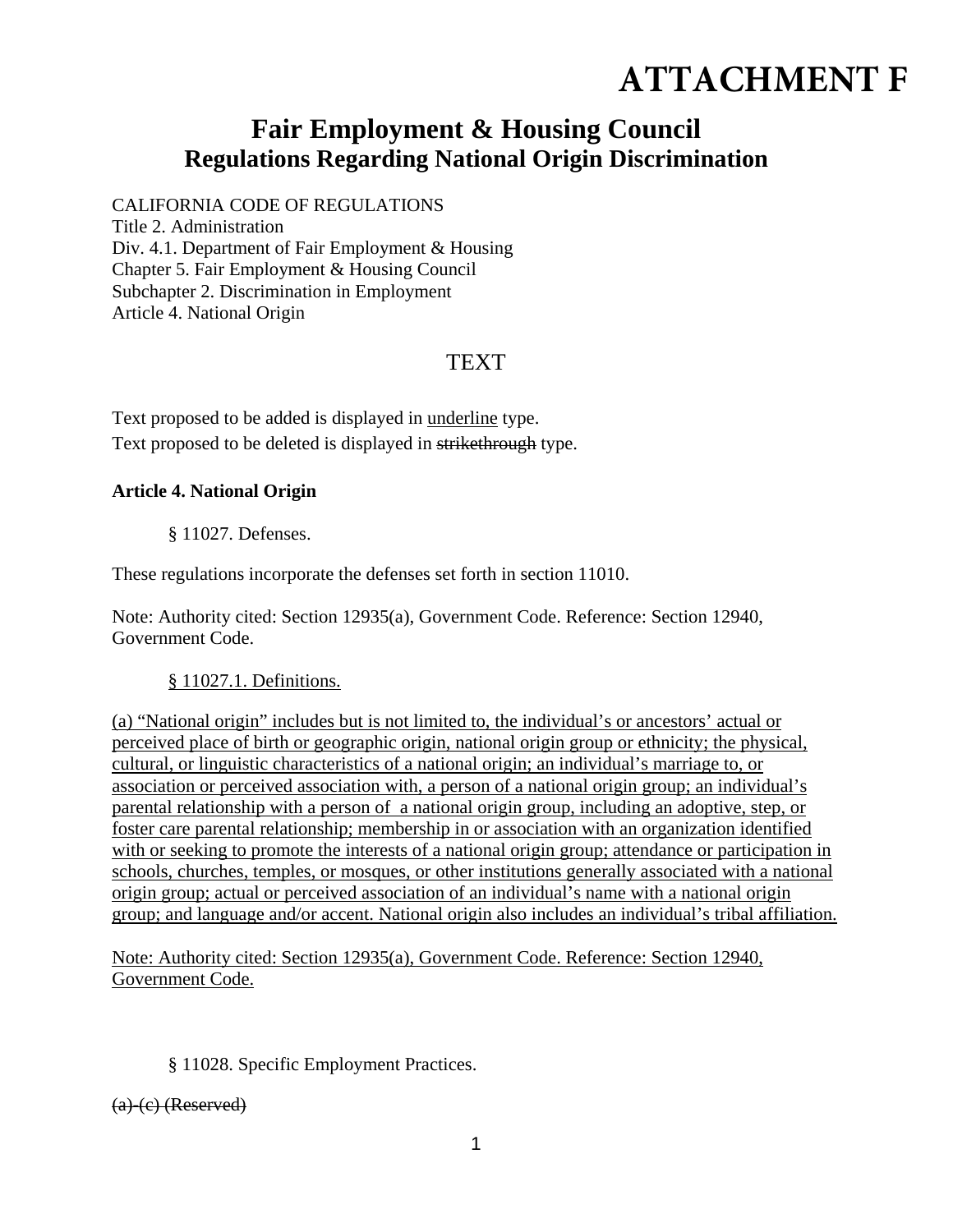(d) An employer may have a rule requiring that employees speak only in English at certain times, so long as the employer can show that the rule is justified by business necessity (See section 11010(b)) and the employer has effectively notified its employees of the circumstances and time when speaking only in English is required and of the consequences of violating the rule. (a) Language Restrictions.

(1) It is an unlawful employment practice for an employer or other covered entity to adopt or enforce a policy that limits or prohibits the use of any language in the workplace, including, but not limited to, an English-only rule, unless:

(A) The policy is job-related and consistent with business necessity;

(B) The policy is narrowly tailored; and

(C) The employer has effectively notified its employees of the circumstances and time when the language restriction is required to be observed and of the consequence for violating the language restriction.

(2) For purposes of this subsection, "business necessity" means an overriding legitimate business purpose, such that:

(A) The policy is necessary to the safe and efficient operation of the business;

(B) The policy effectively fulfills the business purpose it is supposed to serve; and

(C) There is no alternative practice to the language restriction that would accomplish the business purpose equally well with a lesser discriminatory impact.

(3) It is not sufficient that the employer's policy merely promotes business convenience or is due to customer preference.

(4) English-only rules are presumed to violate the Act on the basis of national origin and ancestry, unless the employer can prove business necessity. English-only rules are never lawful during an employee's non-work time, e.g. breaks, lunch, unpaid employersponsored events, etc.

(b) Employment discrimination based on an applicant's or employee's accent is unlawful unless the employer proves that the individual's accent interferes materially with the applicant's or employee's ability to perform the job in question.

(c) Discrimination based on an applicant's or employee's English proficiency is unlawful unless the English proficiency requirement at issue is necessary for the effective performance of the specific position for which it is imposed, and the type and degree of proficiency required is tailored to the requirements of the position in question.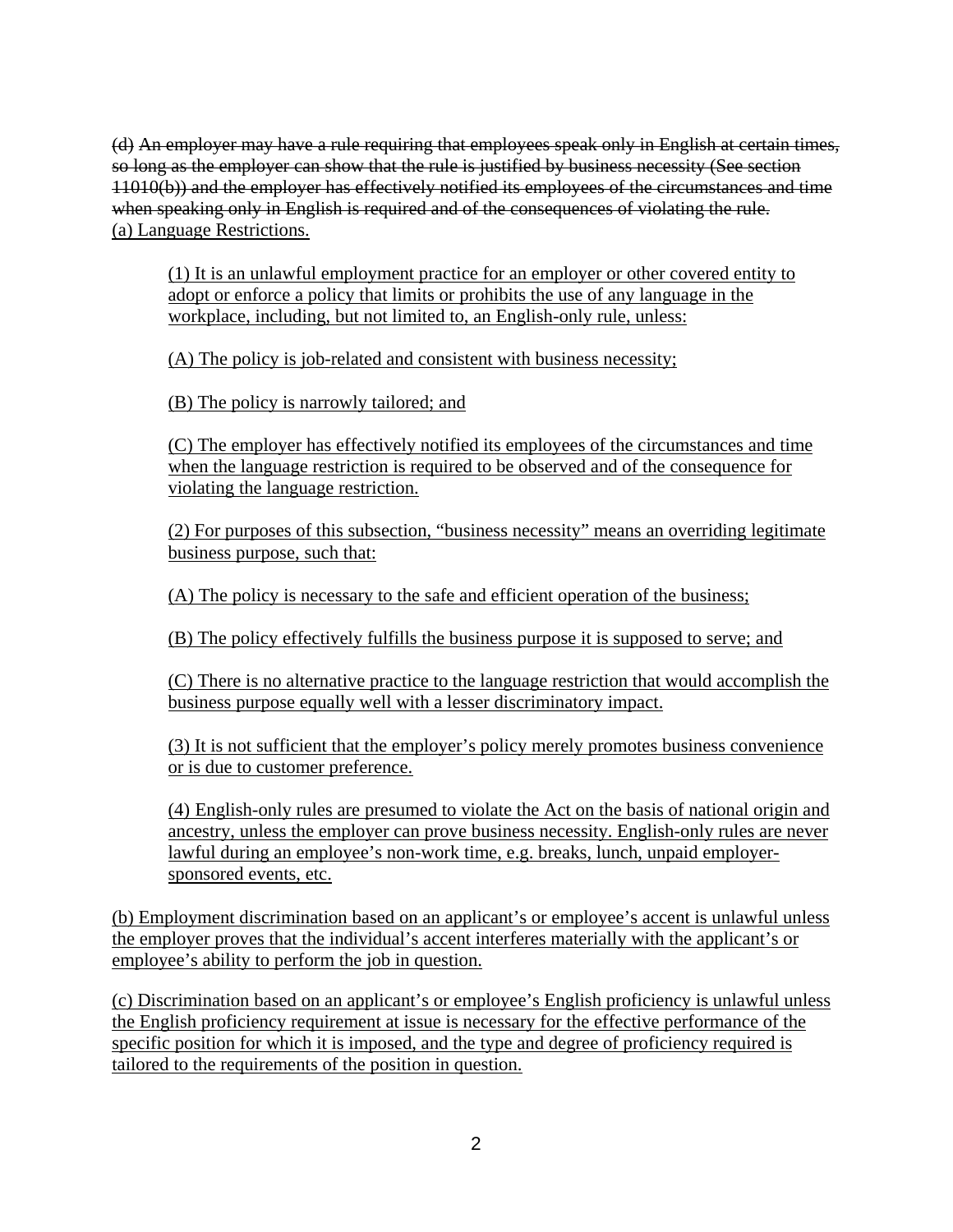(d) Foreign training and experience. It is an unlawful employment practice, unless pursuant to a permissible defense, for an employer or other covered entity to deny employment opportunities to an individual because the individual received training or education outside the United States, or to require an individual to be foreign trained.

(e) Retaliation. It is an unlawful employment practice for an employer or other covered entity to retaliate against any individual because the individual has opposed discrimination on the basis of national origin, has participated in the filing of a complaint, or has testified, assisted or participated in any other manner in a proceeding in which national origin discrimination has been alleged.

#### (f) Immigration-related Practices.

(1) All provisions of the Act and these regulations apply to undocumented workers to the same extent that they apply to any other applicant or employee. However, if an employer is found to be liable for violating the rights of an undocumented employee under the Act, the remedy of reinstatement will not available. An employee's or applicant's immigration status is irrelevant during the liability phase of any proceeding brought to enforce the Act.

(2) Discovery or other inquiry shall be not permitted into an employee's or applicant's immigration status during the liability phase of any proceeding brought to enforce the Act. Such discovery or other inquiry, moreover, may be permitted only where the person seeking to make the inquiry has shown by clear and convincing evidence that such inquiry is necessary to comply with federal immigration law.

(3) It is an unlawful practice for an employer or other covered entity to discriminate against an employee because of the employee's or applicant's immigration status, unless the employer has shown by clear and convincing evidence that it is required to do so in order to comply with federal immigration law.

(4) It is an unlawful employment practice for any employer or other covered entity to retaliate against any person as defined in § 11028(f). Retaliation may include, but is not limited to:

(A) threatening to contact or contacting immigration authorities or a law enforcement agency about the immigration status of the employee, former employee, or applicant or a family member (spouse, domestic partner, parent, sibling, child, uncle, aunt, niece, nephew, cousin, grandparent, great-grandparent, grandchild, or great-grandchild, by blood, adoption, marriage, or domestic partnership) of the employee, former employee, or applicant; or

(B) taking adverse action against an employee because the employee updates or attempts to update personal information based on a change of name, social security number, or government-issued employment documents.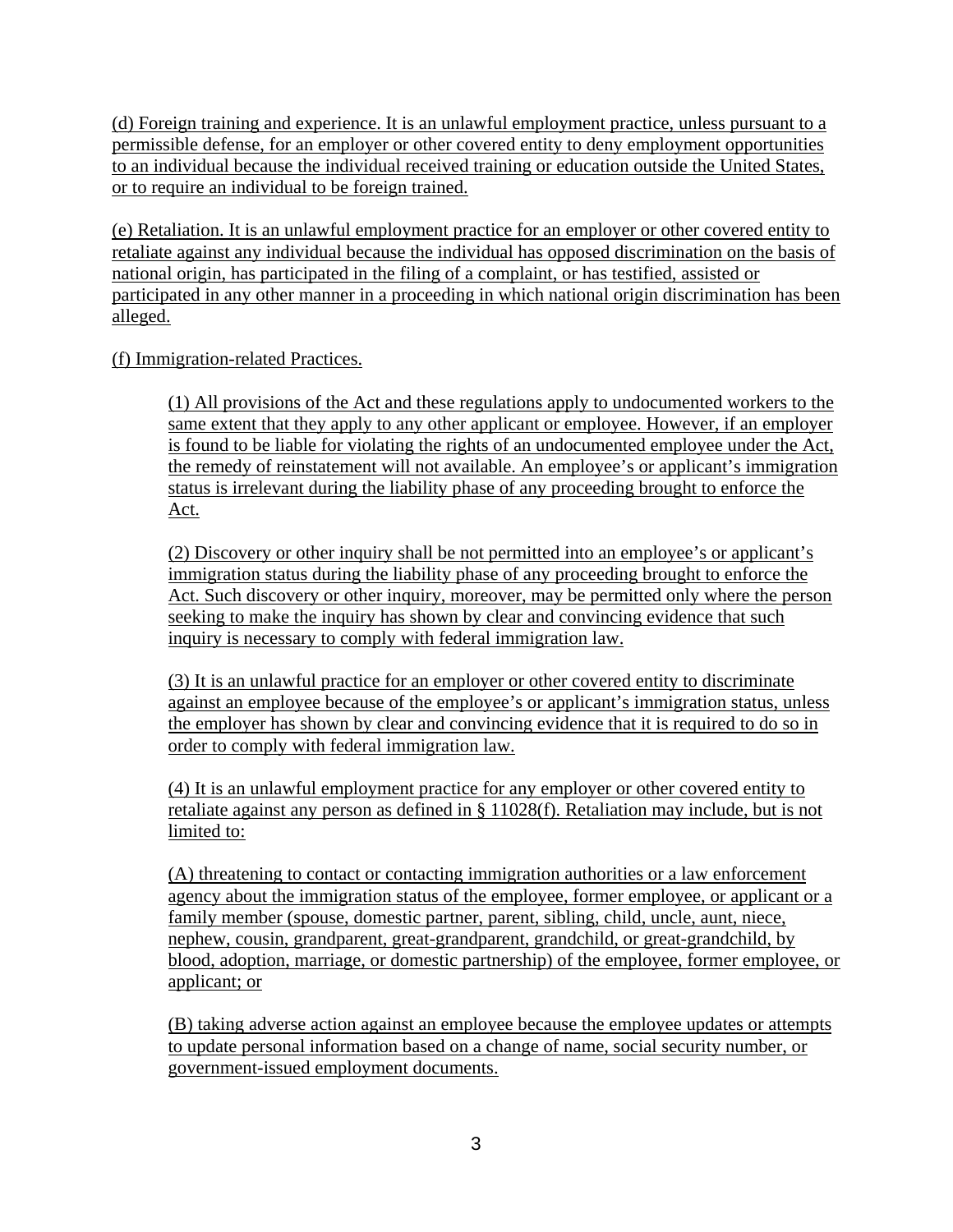(5) For purposes of this subsection, "undocumented worker" means an employee or job applicant who lacks legal authorization under federal law to work in the United States.

(eg) It is unlawful for an employer or other covered entity to discriminate against an applicant or employee because he or she holds or presents a driver's license issued under section 12801.9 of the Vehicle Code.

(1) An employer or other covered entity may require an applicant or employee to hold or present a license issued under the Vehicle Code only if:

(A) Possession of a driver's license is required by state or federal law; or

(B) Possession of a driver's license is required by the employer or other covered entity and is otherwise permitted by law. An employer's or other covered entity's policy requiring applicants or employees to present or hold a driver's license may be evidence of a violation of the Act if the policy is not uniformly applied or is inconsistent with legitimate business reasons (i.e., possessing a driver's license is not needed in order to perform an essential function of the job).

(2) Nothing in this subsection shall limit or expand an employer's authority to require an applicant or employee to possess a driver's license.

(3) Nothing in this subsection shall alter an employer's or other covered entity's rights or obligations under federal immigration law.

(fh) Citizenship requirements. Citizenship requirements that are a pretext for discrimination or have the purpose or effect of discriminating against applicants or employees on the basis of national origin are unlawful, unless pursuant to a permissible defense.

(i) Human Trafficking. It is an unlawful employment practice for an employer or other covered entity to use force, fraud, or coercion to compel the employment of, or subject to adverse treatment, applicants or employees on the basis of national origin.

(j) Harassment. It is unlawful for an employer or other covered entity to harass an applicant or employee on the basis of national origin. (See generally section 11019(b).)

(k) Height and/or weight requirements. It is an unlawful employment practice, unless pursuant to a permissible defense, for an employer or other covered entity to impose height and/or weight requirements on applicants or employees.

(l) Recruitment and job segregation. It is an unlawful employment practice for an employer or other covered entity to seek, request, or refer applicants or employees based on national origin or to assign positions, facilities, or geographical areas of employment based on national origin, unless pursuant to a permissible defense.